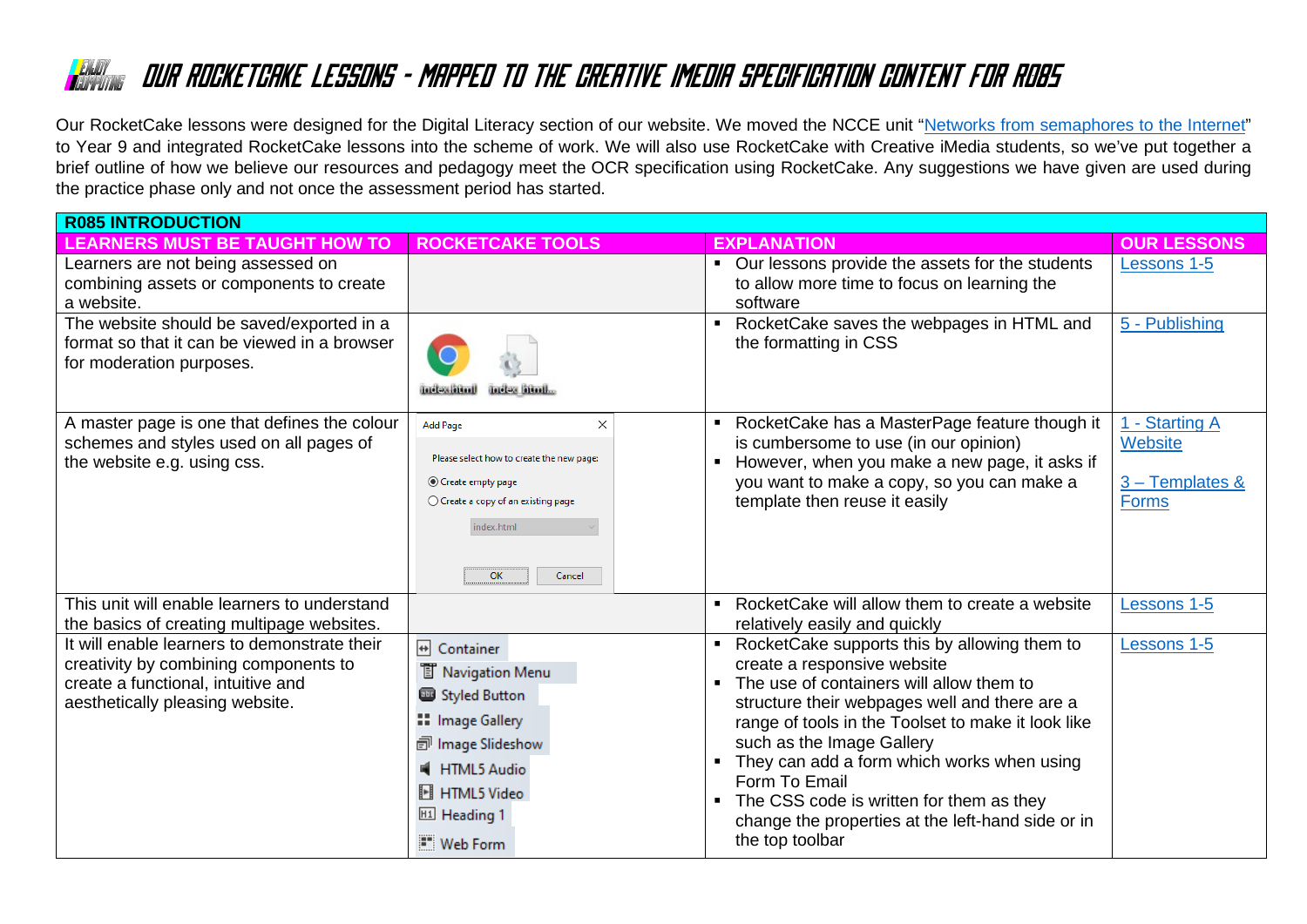| <b>R085 INTRODUCTION</b>                                                                                                    |                                                                                                                                                                                                                                                                           |                                                                                                                                                                                                                                                                                                                                                                                                                                                                  |                                                                |  |  |
|-----------------------------------------------------------------------------------------------------------------------------|---------------------------------------------------------------------------------------------------------------------------------------------------------------------------------------------------------------------------------------------------------------------------|------------------------------------------------------------------------------------------------------------------------------------------------------------------------------------------------------------------------------------------------------------------------------------------------------------------------------------------------------------------------------------------------------------------------------------------------------------------|----------------------------------------------------------------|--|--|
| <b>LEARNERS MUST BE TAUGHT HOW TO</b>                                                                                       | <b>ROCKETCAKE TOOLS</b>                                                                                                                                                                                                                                                   | <b>EXPLANATION</b>                                                                                                                                                                                                                                                                                                                                                                                                                                               | <b>OUR LESSONS</b>                                             |  |  |
| create suitable folder structures to organise<br>and save web pages and asset files using<br>appropriate naming conventions | ■ Unsaved Website<br>index.html<br>Options<br>General<br>Automatic<br>Language<br>assets<br>Name of directory for images:<br>☑<br>Use external CSS file for styles:<br>HTML encode unicode characters: $\boxdot$<br>HTML 5 $\sim$<br><b>HTML Version:</b><br>Cancel<br>OK | • When they create a RocketCake file it saves as<br>an RCD file<br>An RCD file is portable and takes the assets and<br>webpages with it when transferred<br>We teach in R081 – so we mention it when<br>showing them how to save / add images<br>RocketCake allows you to change the name of<br>the folder where the images are saved $-$ it's<br>worth noting any assets get saved there e.g.<br>video (so they could change the name of it if<br>they want to) | $1 -$ Starting A<br>Website                                    |  |  |
| source and import assets (e.g. graphics,<br>image, texture, sound, video, animation,<br>text)                               | ⊠ Image<br><b>::</b> Image Gallery<br>司 Image Slideshow<br>HTML5 Audio<br>H HTML5 Video                                                                                                                                                                                   | Our lessons don't teach them how to source<br>$\blacksquare$<br>images as we cover R082 first and they have<br>done this at KS3.<br>RocketCake allows you to import all the asset<br>$\blacksquare$<br>types in the specification<br>It also warns you if your image is too large,<br>$\blacksquare$<br>though we teach them how to prepare images in<br>R082 and remind them when using RocketCake                                                              | $1 -$ Starting A<br>Website<br>$2 -$ Decoration                |  |  |
| create a suitable master page as a template<br>for a multipage website                                                      | $\times$<br><b>Add Page</b><br>Please select how to create the new page:<br>Create empty page<br>$\bigcirc$ Create a copy of an existing page<br>index.html<br>OK<br>Cancel<br>Save As Template                                                                           | RocketCake has a MasterPage feature though it<br>$\blacksquare$<br>is cumbersome to use (in our opinion)<br>However, when you make a new page, it asks if<br>you want to make a copy, so you can make a<br>template then reuse it easily<br>There is also a Save As Template feature – we<br>did not use this as we weren't sure with<br>permissions as the templates are all saved in<br>the Program Files area (Windows)                                       | $1 -$ Starting A<br>Website<br>3 - Templates &<br><b>Forms</b> |  |  |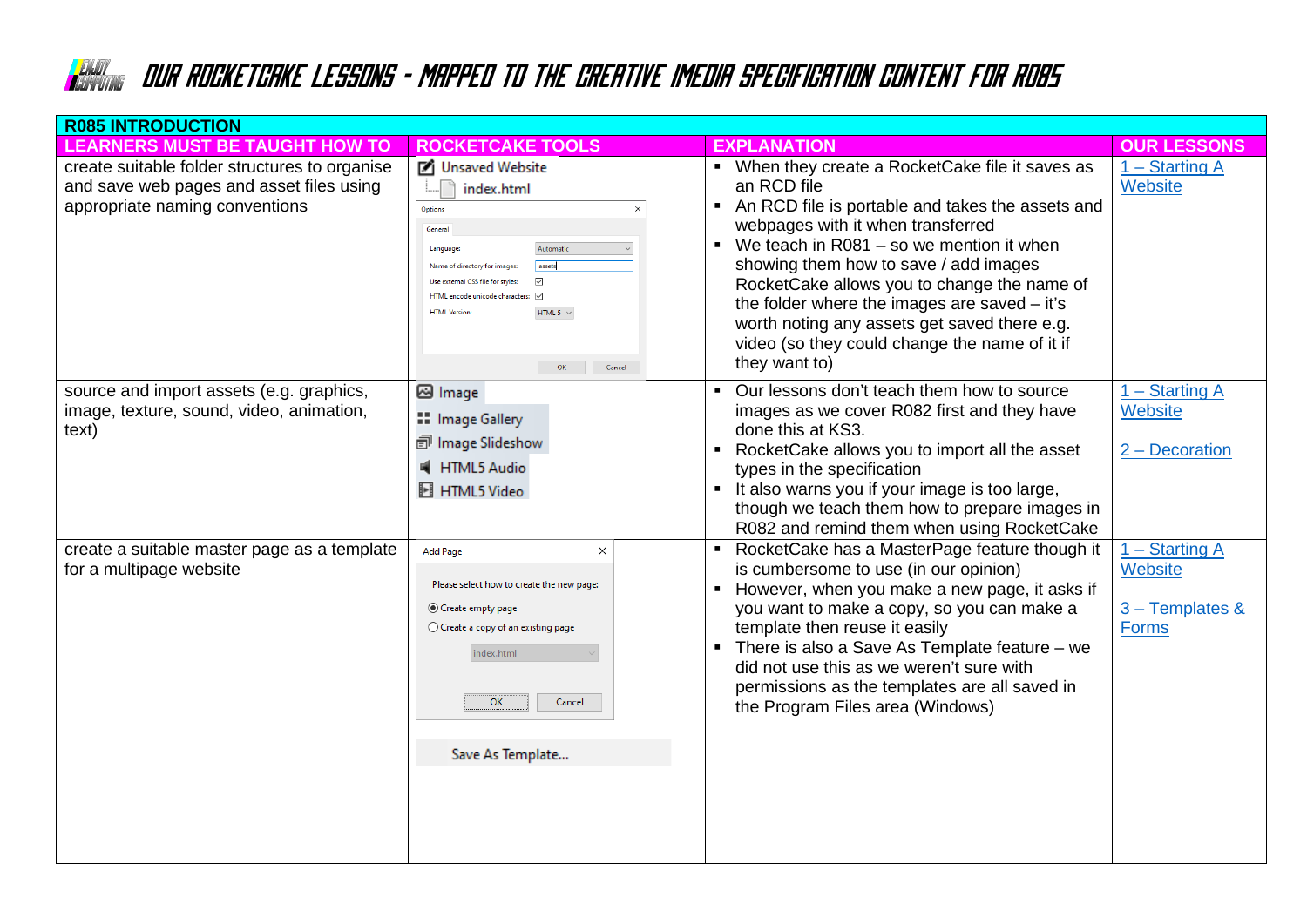| <b>LEARNING OUTCOME 3 CONTENT</b>                                                                 |                                                                                                                                                                                                                                                                                                                                                                                                                                                                   |                                                                                                                                                                                                                                                                                                                                                                                                                                                                                                                                                                                                                                                                                                                                                                                                                                                                                                                                                                                                                                                                                                                                                                        |                    |  |  |
|---------------------------------------------------------------------------------------------------|-------------------------------------------------------------------------------------------------------------------------------------------------------------------------------------------------------------------------------------------------------------------------------------------------------------------------------------------------------------------------------------------------------------------------------------------------------------------|------------------------------------------------------------------------------------------------------------------------------------------------------------------------------------------------------------------------------------------------------------------------------------------------------------------------------------------------------------------------------------------------------------------------------------------------------------------------------------------------------------------------------------------------------------------------------------------------------------------------------------------------------------------------------------------------------------------------------------------------------------------------------------------------------------------------------------------------------------------------------------------------------------------------------------------------------------------------------------------------------------------------------------------------------------------------------------------------------------------------------------------------------------------------|--------------------|--|--|
| <b>LEARNERS MUST BE TAUGHT HOW TO</b>                                                             | <b>ROCKETCAKE TOOLS</b>                                                                                                                                                                                                                                                                                                                                                                                                                                           | <b>EXPLANATION</b>                                                                                                                                                                                                                                                                                                                                                                                                                                                                                                                                                                                                                                                                                                                                                                                                                                                                                                                                                                                                                                                                                                                                                     | <b>OUR LESSONS</b> |  |  |
| use a range of tools and techniques in web<br>authoring software to create a multipage<br>website | Basic:<br>ē<br>Preview<br>Samsung Galaxy Note<br>Sony XPeria X<br>Google Pixel 5<br><b>Google Pixel</b><br>LG G3, G4, G5<br>LG Optimus G<br>Custom<br>1163<br>Desktop<br>Advanced:<br>Styled Button<br>HTML5 Audio<br><b>H</b> HTML5 Video<br>Output from a published webpage:<br>a { color:#5D5D9E; }<br>a:visited { color:#5D5D9E; }<br>$a:active { color:#5C615E; }$<br>a:hover { color:#B2B3B4; }<br>body { background-color:#FFFFFF; padding:0; margin: 0; } | A few years ago, I emailed OCR to ask them<br>what they expected for basic and advanced<br>tools within the software<br>It allows for all the <b>basic</b> tools and<br>techniques:<br>Add text including headings<br>٠<br>Inserting images<br>Previewing in a browser<br>Preview for different devices<br>(though devices will age a lot!)<br>It allows for advanced tools and<br>٠<br>techniques:<br>ALT text for images<br>$\blacksquare$<br>Hexadecimal numbers allow choice<br>$\blacksquare$<br>of any (appropriate) colour<br>Apply rollover colours to styled<br>٠<br>buttons and hyperlinks<br>Create working web forms<br>$\blacksquare$<br>Configure page properties e.g.<br>٠<br>background title; colour; hyperlink<br>colours<br>You can add rich media -<br>audio/video<br>You can embed PDF documents<br>٠<br>You can add a JavaScript Alert Box<br>in the free version<br>Whilst you can't write code using the free<br>version we would argue the nature of the<br>specification is to use software as it's not<br>Computer Science - RocketCake writes the<br>CSS for you so by editing the CSS styles<br>the template is being created by the user | Lessons 1-5        |  |  |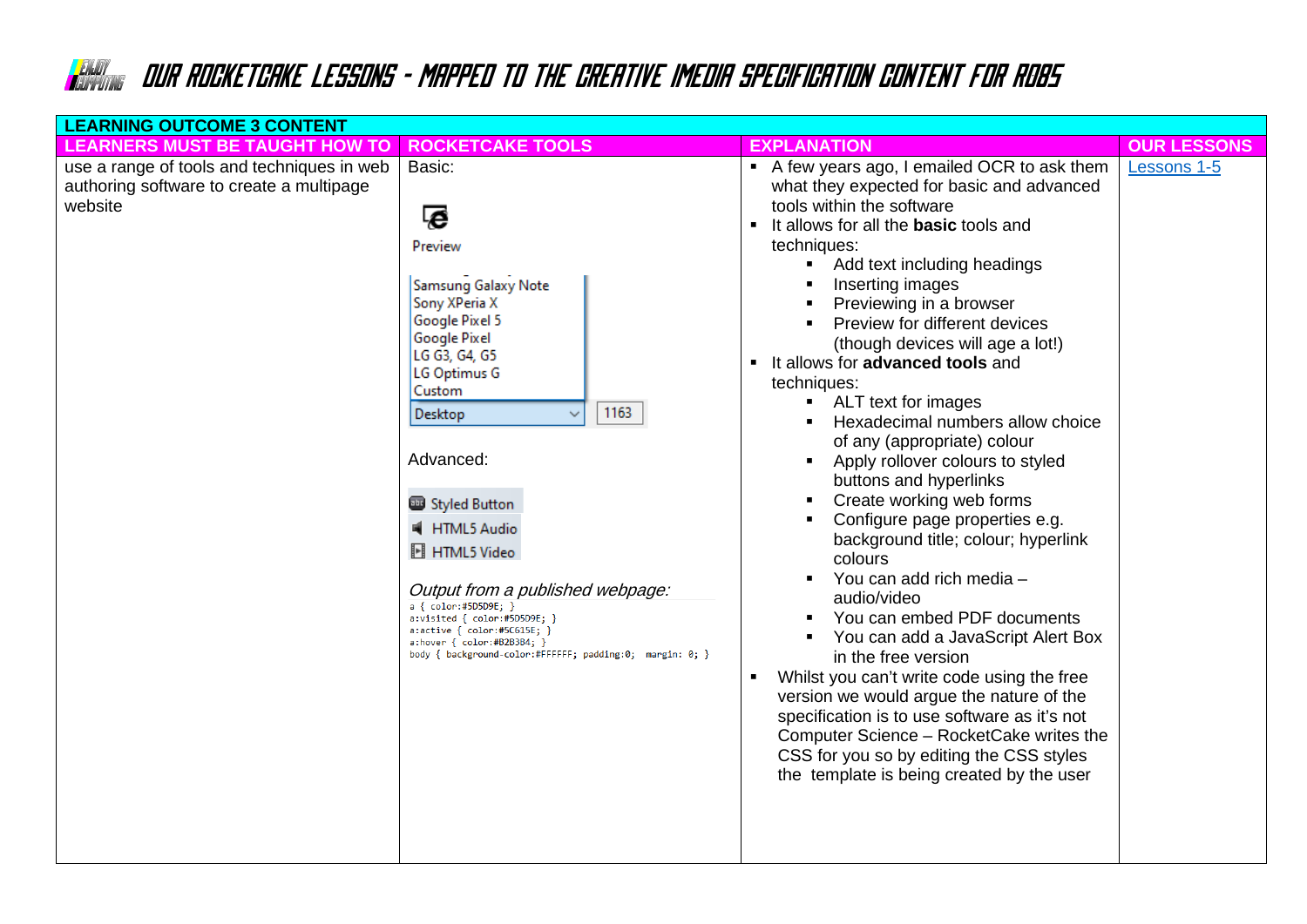| <b>LEARNING OUTCOME 3 CONTENT</b>                                                                                                     |                                                                                                    |                                                                                                                                                                                                                                                                                                                                                                                                                                                         |                                                        |  |  |
|---------------------------------------------------------------------------------------------------------------------------------------|----------------------------------------------------------------------------------------------------|---------------------------------------------------------------------------------------------------------------------------------------------------------------------------------------------------------------------------------------------------------------------------------------------------------------------------------------------------------------------------------------------------------------------------------------------------------|--------------------------------------------------------|--|--|
| <b>LEARNERS MUST BE TAUGHT HOW TO</b>                                                                                                 | <b>ROCKETCAKE TOOLS</b>                                                                            | <b>EXPLANATION</b>                                                                                                                                                                                                                                                                                                                                                                                                                                      | <b>OUR LESSONS</b>                                     |  |  |
| insert assets into web pages to create<br>planned layouts (e.g. text, lists, tables,<br>graphics, moving images, embedded<br>content) | <b>⊠</b> Image<br>司 Image Slideshow<br><b>EE</b> Table<br>细细细                                      | • You can add text; images; moving images<br>(either importing an animation or creating an<br>image slideshow); add a table (though should<br>not be used to structure the page); embed<br>audio and video<br>You can add bullet points to create lists<br>$\blacksquare$                                                                                                                                                                               | 2 – Decoration                                         |  |  |
| create a navigation system (e.g. using a<br>navigation bar, buttons, hyperlinks)                                                      | <b>T</b> Navigation Menu<br>Styled Button<br>:: Image Gallery<br>司 Image Slideshow<br>Named Anchor | • You can add a navigation menu which is<br>responsive (with the hamburger icon)<br>• You can add styled buttons<br>• You can add hyperlinks; hotspots (using<br>Styled Buttons as a workaround) and anchors<br>• The Image Gallery and Image Slideshow<br>allow for hyperlinks to be used                                                                                                                                                              | $4 -$ Links                                            |  |  |
| save a multipage website in a format<br>appropriate to the software being used                                                        | ■ Unsaved Website<br>index.html<br><b>Index html</b><br>index literil                              | • When they create a RocketCake file it saves<br>as an RCD file<br>An RCD file is portable and takes the assets<br>and webpages with it when transferred<br>• We teach in $R081 -$ so we mention it when<br>showing them how to save<br>• RocketCake allows you to change the name<br>of the folder where the images are saved -<br>it's worth noting any assets get saved there<br>e.g. video (so they could change the name of<br>it if they want to) | $1 - Starting A$<br><b>Website</b><br>$5 -$ Publishing |  |  |
| publish a multipage website to a location<br>appropriate to client requirements                                                       | ᆇ<br>Publish to local disk                                                                         | When you press this button, it asks where<br>you want to save the website<br>$\blacksquare$ It sorts it all out neatly publishes there $-$ no<br>matter where you've saved all the files,<br>though we would still teach the need to be<br>organised!                                                                                                                                                                                                   | $1 - Starting A$<br>Website<br>$5 -$ Publishing        |  |  |